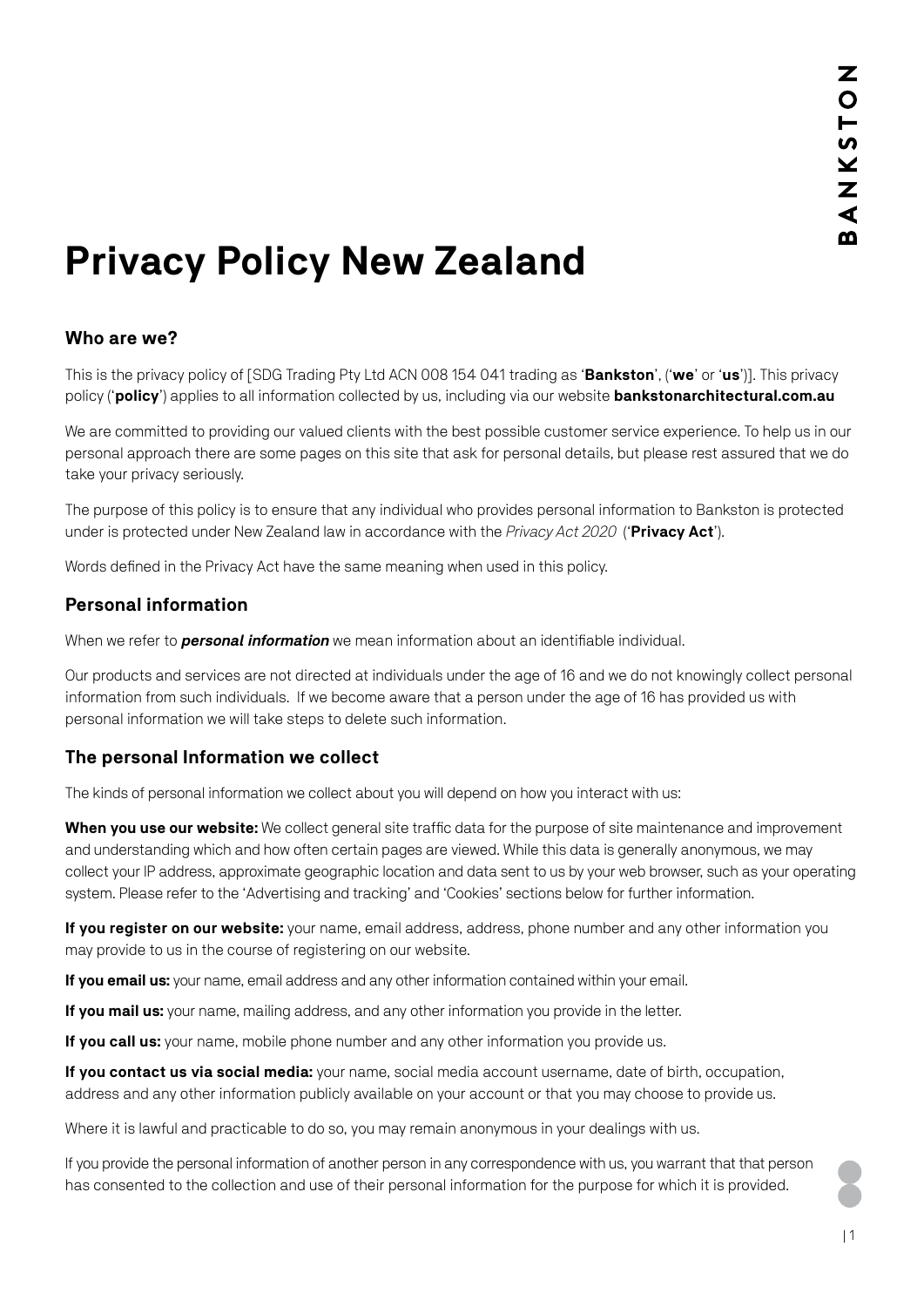## **Sensitive information**

Sensitive information is any information about a person's racial or ethnic origin, political opinion, membership of a political association, religious beliefs or affiliations, philosophical beliefs, membership of a professional or trade association, membership of a trade union, sexual preferences or practices, criminal record or health information.

We will not ask you to disclose sensitive information to us. If sensitive information is disclosed to us and we do not require this information for the permitted purpose(s), we will take reasonable steps to de-identify the data or destroy it where we can.

## **How we collect personal information**

We collect personal information in a variety of ways. We mainly collect information from you when you knowingly provide it to us including via signing up to our newsletter, signing up or contacting us by telephone or email, and when you access and use our website.

We also collect personal information from our suppliers and resellers when they provide it to us as part of our commercial agreements.

We may also collect personal information about you from your authorised representatives and professional adviser, where you have authorise us to do so.

### **Why we collect, store and use and disclose personal information**

We may collect, store, and use your personal information to respond to your enquiry or to provide the information or services that you have requested from us.

We may also collect, store and use your personal information:

- to enable us to develop, administer and manage our services;
- to verify your identity;
- to customise our website and services to better meet your needs and preferences;
- to process transactions:
- for statistical purposes;
- for promotional and marketing purposes including direct marketing;
- $\cdot$  for research purposes to better improve our websites or products;
- $\cdot$  to provide customer and warranty support;
- to deal with complaints, queries or feedback; and
- when authorised or required by law.

# **Direct Marketing**

We will not use or disclose personal information about you for direct marketing purposes without your consent.

We may use your personal information for direct marketing purposes. If you no longer wish to receive direct marketing communications from us please [click here](https://southerndesigngroup.us3.list-manage.com/unsubscribe?u=677031b21d2171c8d2588b9cd&id=db72461a20) or on the 'unsubscribe' link in any email we send you and you will be removed from future communications. If you wish to know the source of the information being used, you may contact us via the [Contact Us](https://www.bankstonarchitectural.com.au/contact/) page on our website or using one of the methods set out below. We will respond to your request as soon as practicable.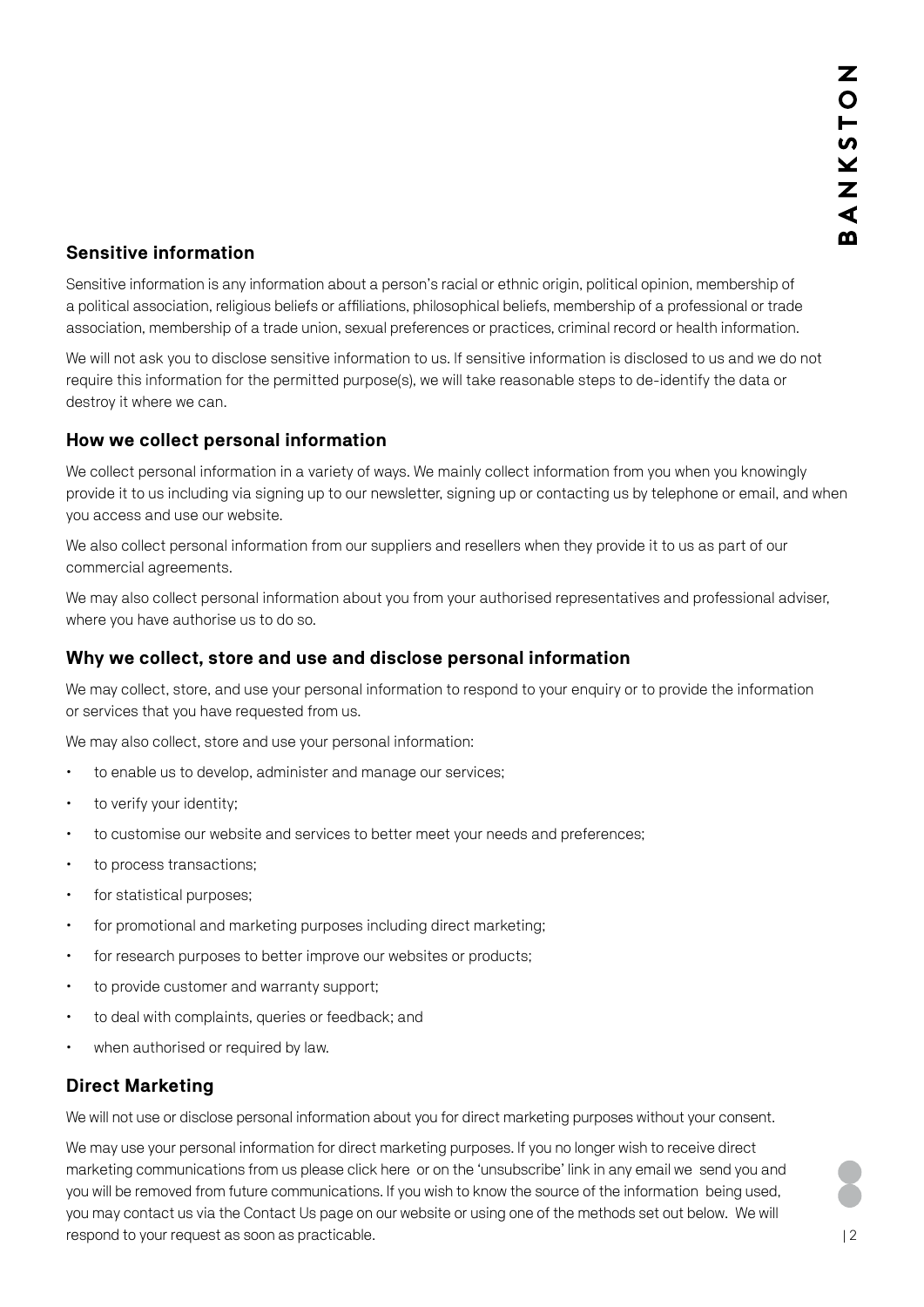## **Information collected from and provided to third parties**

Our website may contain links to third party websites, including the websites of non-affiliated third party providers of our products and services ('**Third Party websites**').

If you have accessed any Third Party websites through our website, and if those third parties collect information about you, we may also collect or have access to that information as part of our arrangements with those third parties.

Where you access a Third Party website from our website, cookie information, information about your preferences or other information you have provided about yourself may be shared between us and the third party in accordance with the privacy policies of those third party websites.

It is your responsibility to familiarise yourself with the terms of use and privacy policies of any Third Party website accessed through our website.

# **Advertising and tracking**

When you view our advertisements on a Third Party website, the advertising company may use 'cookies' and in some cases 'web beacons' to collect information on you such as:

- the server your computer is logged onto;
- your browser type;
- the date and time of your visit; and
- the performance of their marketing efforts.

When you access our website after viewing one of our advertisements on a Third Party website, the advertising company may collect information on how you utilise our website (eg which pages you view) and whether you complete an online application.

#### **Cookies**

We use 'cookies' to provide you with better and more customised service and with a more effective website. When you access our website, you consent to our use of cookies as described in this policy [and our [website Terms of Use\].](https://www.bankstonarchitectural.com.au/privacy-policy/)

A 'cookie' is a small text file placed on your computer by our web page server. A cookie can later be retrieved by our webpage servers. Cookies are frequently used on websites and you can choose if and how a cookie will be accepted by configuring your preferences and options in your internet browser.

If you choose to set your browser to disable all cookies, this may affect your ability to use some of the features on our website.

We use cookies for different purposes such as:

- to allocate a unique number to your internet browsers;
- to customise our website for you;
- **for statistical purposes;**
- to identify whether you have accessed a Third Party website; and
- for security purposes.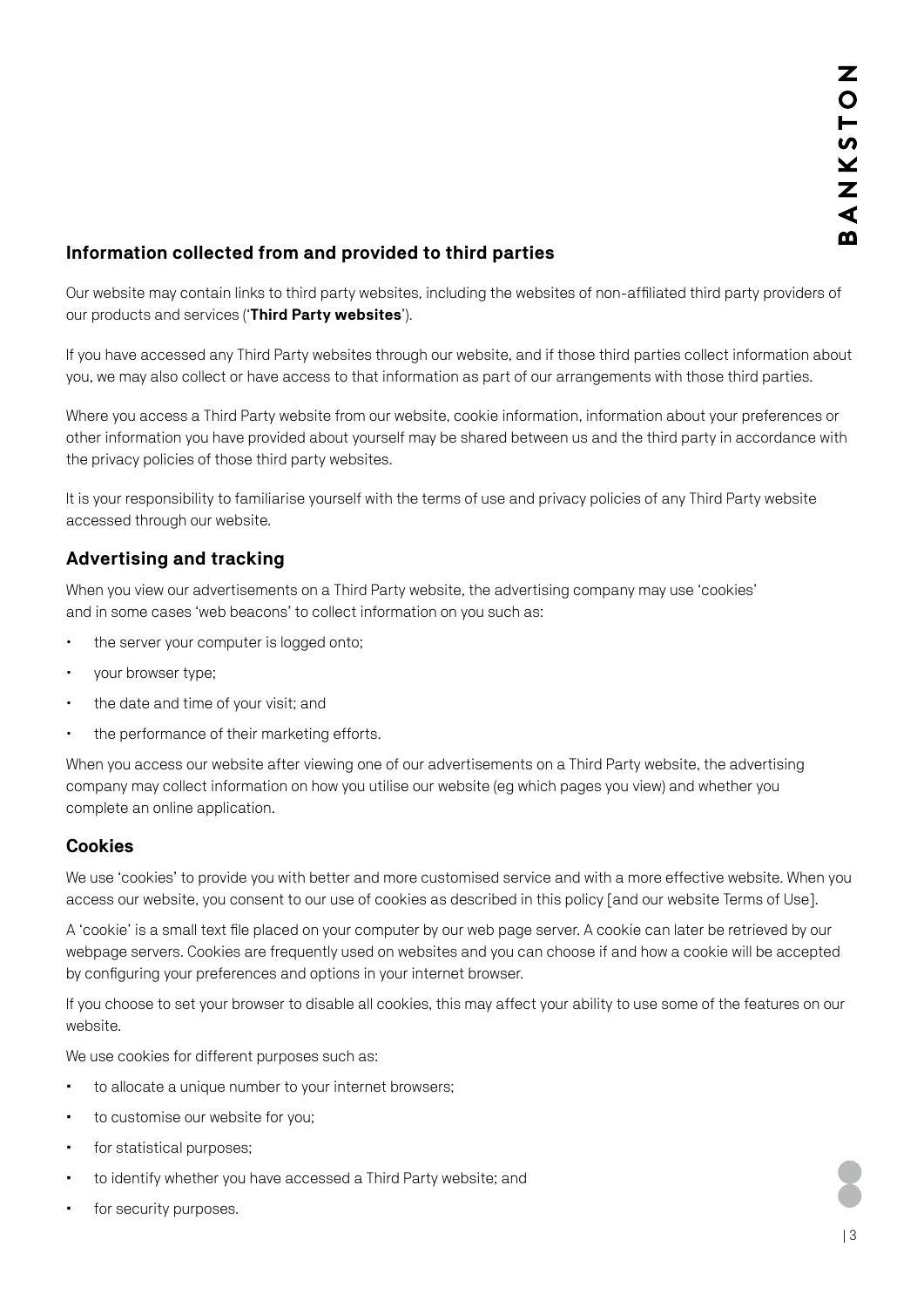# **Security of information**

The security of your information is very important to us. We regularly review developments in security and encryption technologies. Unfortunately, no data transmission over the internet can be guaranteed as totally secure.

We take all reasonable steps to protect the information in our systems from misuse, interference, loss, and any unauthorised access, modification, disclosure or use. If we no longer require your personal information for the purposes for which it was collected, and we are legally permitted to, we will take all reasonable steps to destroy or de-identify the information.

We take reasonable steps to preserve the security of cookie and personal information in accordance with this policy. If your browser is suitably configured, it will advise you whether the information you are sending us will be secure (encrypted) or not secure (unencrypted).

## **Do we disclose your personal information?**

In the course of conducting our business we may provide your personal information to:

- our related companies;
- our employees, contractors and subcontractors;
- x your authorised representatives;
- government and regulatory authorities; and
- our professional advisers, including our lawyers, auditors and accountants.

We may disclose your personal information to third parties:

- $\cdot$  in accordance with the purposes for which your personal information was provided to us;
- if we have your consent to do so; or
- if we are required by law to disclose the information.

We may disclose your personal information to our subcontractors or consultants when we engage third party service providers to undertake works as part of our service delivery to our customers.

We may exchange personal information with our contractors who provide services to Bankston including third parties who undertake internal business processes, including:

- mailing services;
- $\cdot$  billing and debt recovery functions;
- marketing functions; and
- website, data management and technology services.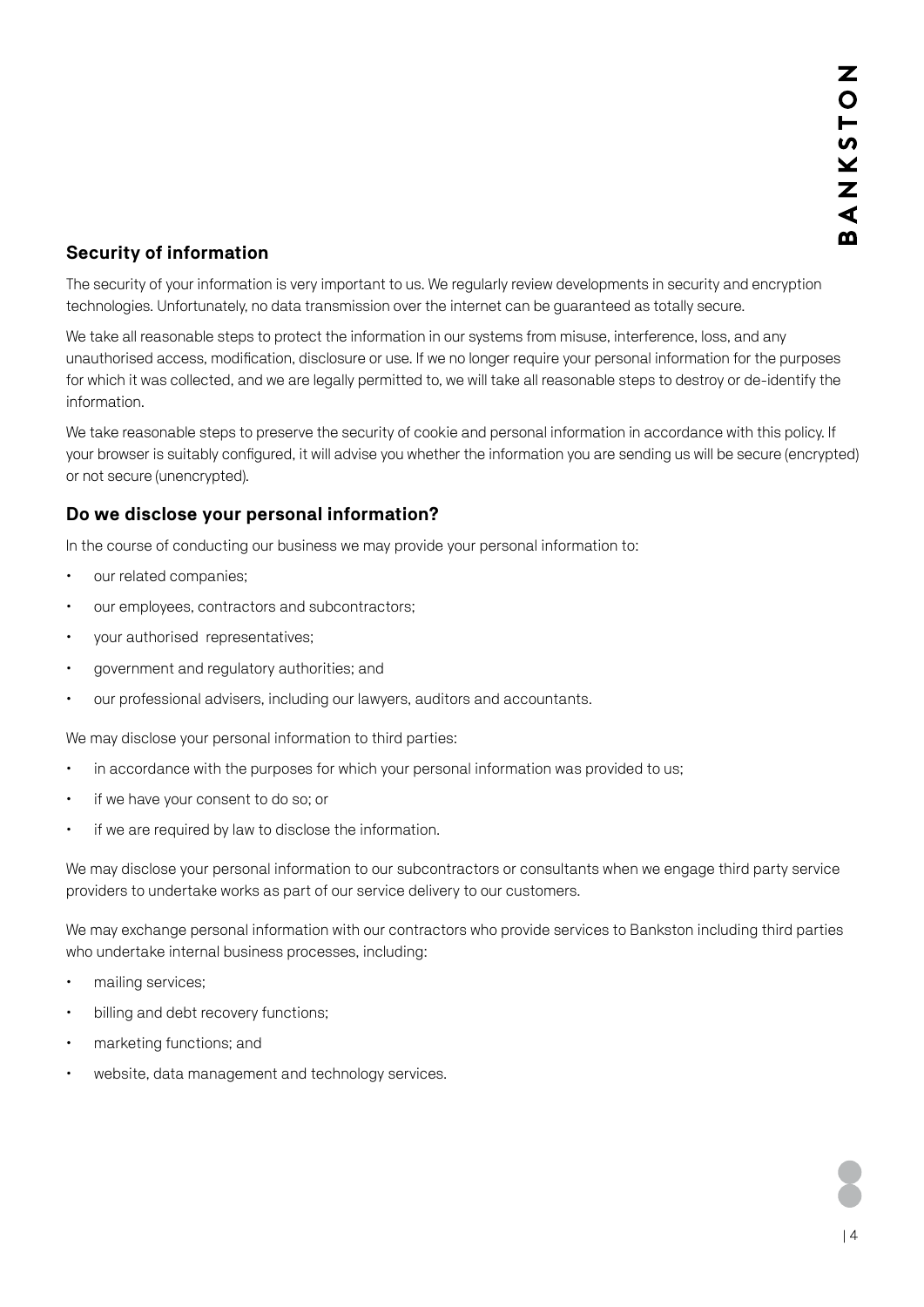## **Overseas recipients**

We do not generally disclose personal information obtained from cookies to overseas entities in the course of our activities.

We may disclose your personal information to overseas recipients where the overseas recipient provides services to us, such as SaaS (software as a service) or cloud-based storage solutions.

The countries in which such recipients are located will depend on the nature of the services being provided by us and the particular service involved. We will, where practicable, advise you of the countries in which overseas recipients are likely to be located.

Please note that the use of overseas service providers to store personal information will not always involve a disclosure of personal information to that overseas provider. However, by providing us with your personal information, you consent to the storage of such information on overseas servers.

# **Updating your personal information**

It is important to us that the personal information we hold about you is accurate and up to date. During the course of our relationship with you we may ask you to inform us if any of your personal information has changed.

If you wish to make any changes to your personal information, you can do so via the 'Update Profile' section of your profile, by contacting us via the [Contact Us](https://www.bankstonarchitectural.com.au/contact/) section on our website or by using one of the methods set out below. We will generally rely on you to ensure the information we hold about you is accurate or complete.

We will correct your personal information at the time of your request if appropriate. Otherwise, we will provide an initial response to you within ten working days of receiving your request. We will provide you with details about whether we have corrected the personal information (and if we have chosen not to do so, the reasons for this) within 20 working days.

# **Access and correction to your personal information**

We will provide you with access to the personal information we hold about you. You may request access to any of the personal information we hold about you at any time. We may charge an administrative fee for our costs of retrieving and supplying the information to you.

Depending on the type of request that you make we may respond to your request immediately, otherwise we usually respond to you within ten working days of receiving your request. We may need to contact other entities to properly investigate your request.

An explanation will be provided to you if we deny you access to the personal information we hold about you. If we refuse to correct personal information we will provide you with our reasons for not correcting the information.

We may require you to provide proof of or verify your identity if you want to access or correct your personal information that we hold.